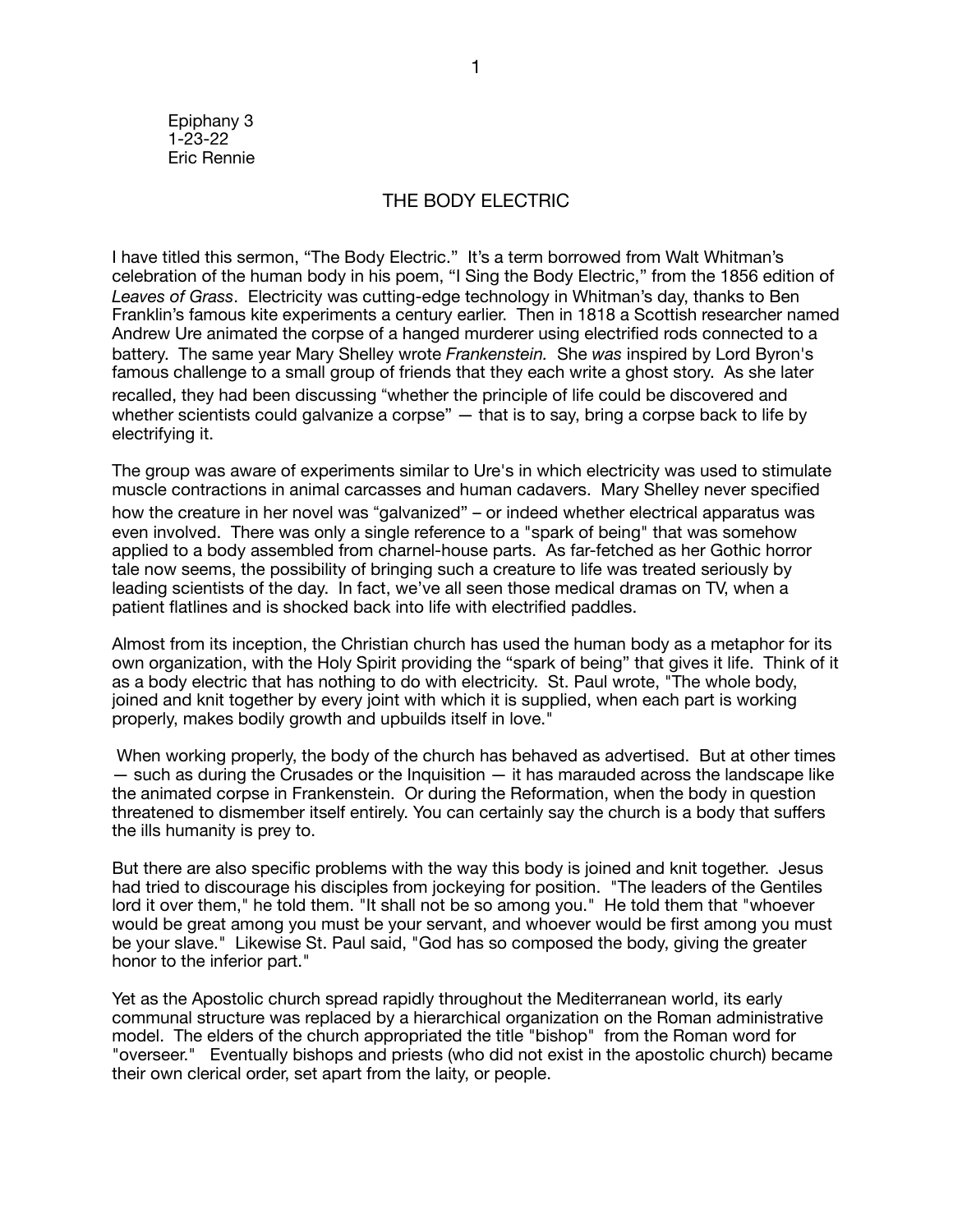Popes and prelates came to believe they were at the head of the church. But according to the original model, Christ himself was the head. If we seek those who deserve the greater honor, as St. Paul would have it, we must look elsewhere:

- To the old woman with cancer who still shows up each week to play the organ because there is no one else to lead the music.
- To the scruffy guy who would never darken the door of the church on Sunday mornings but religiously attends AA meetings at the church on Tuesday nights to make sure someone else stays sober.
- To the ladies who arrange the flowers on the altar and launder the vestments.
- To the woman who lost her only son years ago and now reaches out to the mother of a dying child.

All such as these, joined and knit together in ways that have nothing to do with ecclesiastical offices or denominations or creeds, are the true body of Christ.

When I was a kid growing up in the 1950s, we would be packed off to Sunday school halfway through the main service, which was usually Morning Prayer. There would be a children's recessional where everybody would belt out some shopworn hymn like "Onward, Christian Soldiers" or "I Sing a Song of the Saints of God."

The words to this latter hymn go like this, starting at the third verse:

They lived not only in ages past; there are hundreds of thousands still; the world is bright with the joyous saints who love to do Jesus' will. You can meet them in school, or in lanes, or at sea, in church, or in trains, or in shops, or at tea; for the saints of God are just folk like me, and I mean to be one too.

You don't hear that one sung much anymore, but it never fails to choke me up. Why, I don't know. I can't say that I ever had much ambition to be a saint — and in that I am sure I succeeded. But, of course, the hymn uses the term "saint" in its original sense. Not as somebody whose behavior is impeccable. Not like those depicted in medieval paintings with a halo around his or her head. "Saint" was the term used for everyday followers of Christ. The old woman with cancer who plays the organ in church each week. The scruffy guy in AA meetings who is there to make sure someone else stays sober. The ladies in the altar guild. The woman who lost her only child and now reaches out to other grieving mothers. All joined and knit together in the body of Christ, with the greater honor to the lesser part.

But what about now? How can we be joined and knit together when we can't even be in church together? The short answer is that this isn't the first time the body of Christ has been physically pulled apart. Start with the early Christians who were forced to hide like rats in the Roman catacombs. There were Christians in medieval Europe who suffered plagues far greater and more lethal than COVID. Our Anglican forebears in Puritan New England indeed, right here in Middletown — couldn't meet in church because they were despised as Tories during the American Revolution.

We've been here before, folks. Sure, we'd all greatly love to be together under one roof: face to face, not mask to mask, passing the peace without social distancing, sharing the communion cup. One day soon we hope to be back together as one body in the flesh. But the body of Christ does not exist just in one particular time or place, or even just in this world rather than in the next.